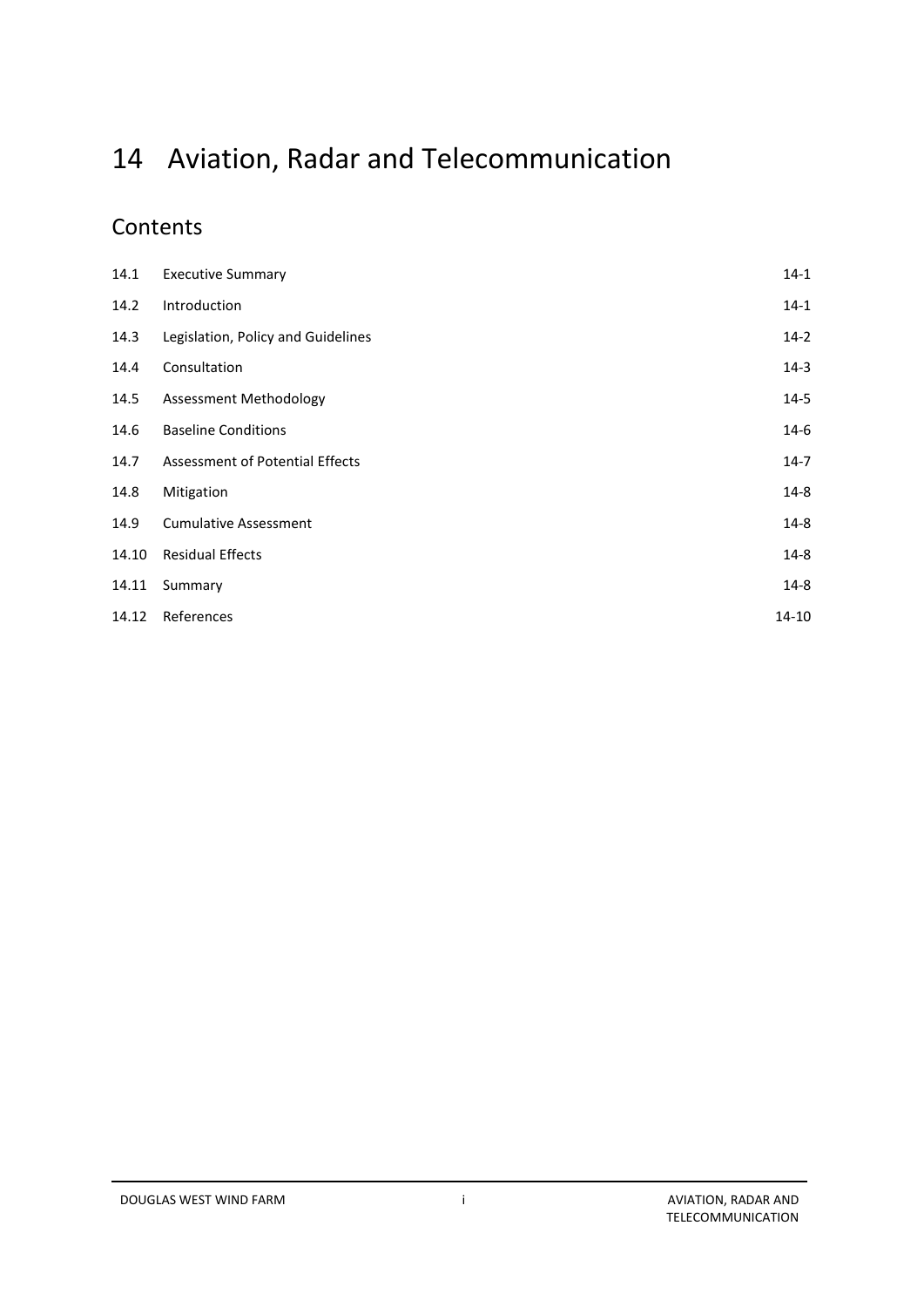This page is intentionally blank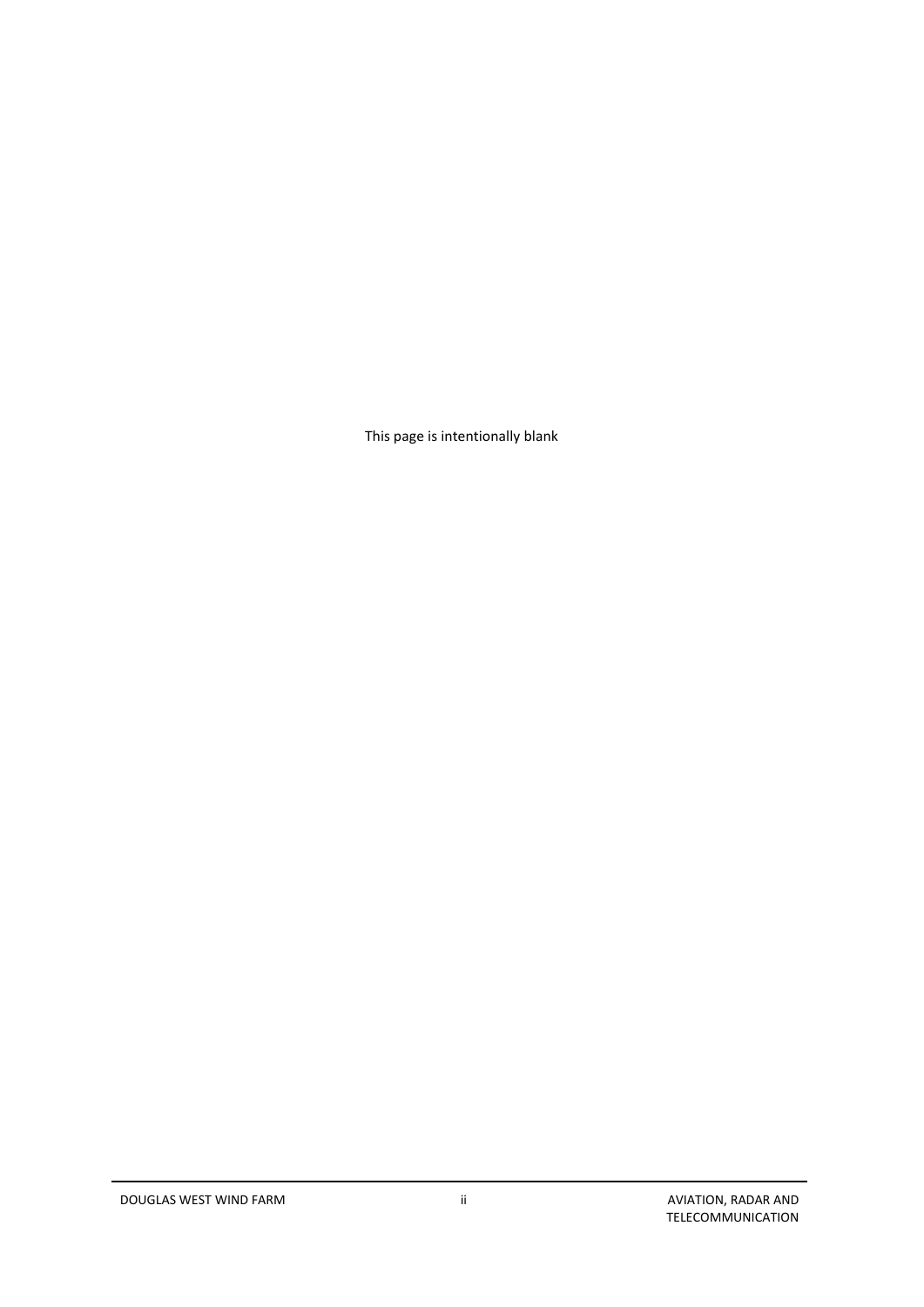# 14 Aviation, Radar and Telecommunication

### <span id="page-2-0"></span>14.1 Executive Summary

- 14.1.1 The aviation, radar and telecommunication assessment follows the same methodology outlined and undertaken for the Consented Development. The Applicant currently has a contract with NATS for the mitigation of the impacts of the Consented Development. This contract is now the subject of an amendment, to take account of the revised turbines heights and layout within the Revised Development. Once the amendment has been completed, NATS will be in a position to respond to a consultation on the Revised Development as they did for the Consented Development.
- 14.1.2 The conclusions to the aviation, radar and telecommunication assessment below are the same for the Revised Development as those reached for the Consented Development. It is anticipated that there will be no significant residual effects on aviation or telecommunication infrastructure as a result of the operation of the Revised Development.

### <span id="page-2-1"></span>14.2 Introduction

- 14.2.1 This chapter considers the potential effects of the Revised Development on existing and planned military and civil aviation activities, television and telecommunications infrastructure.
- 14.2.2 Wind turbines are not directly subject to the *Communications Act 2003* and require no authorisation from Ofcom in their management of the radio spectrum and granting of licenses under the *Wireless Telegraphy Act*. However, planning authorities do consider the potential impact of structures on existing infrastructure and they require that consideration of such impacts is made by wind energy developers.
- 14.2.3 Radio waves and microwaves are used in a variety of communications and any large structure has the potential to interfere with their reception. The magnitude of the effect of a structure is principally dependent upon the size, shape and materials of construction. Wind turbines are both very slender and the rotor is substantially constructed from non-conducting materials (Glass Reinforced Plastic), both of which reduce their potential for causing interference. However, the tower is usually steel and the rotor blades contain some conductive materials, for lightning conduction and in some cases structural carbon fibre. The blade movement may also have an effect on radar, which are designed to detect movement.
- 14.2.4 The potential effects on electromagnetic signals are highly dependent on the location of the wind farm and on the positions of the individual turbines. In some cases, there are no significant consequences and no mitigation is required, whilst in other cases the turbine specification or layout must be designed to accommodate local infrastructure. In the extreme, sites can be considered inappropriate for wind energy development.
- 14.2.5 The key sensitivities as a result of the Revised Development are the potential effects on civil aviation and defence radar, microwave and ultra-high frequency (UHF) band communications and television broadcasting. An Electromagnetic Interference Survey (EMI) was undertaken to determine the suitability of the site and any mitigation measures required to overcome any identified potential effects. The EMI assessment was conducted through a combination of consultation with the operators of these systems where possible, with independent impact assessment where this is not possible.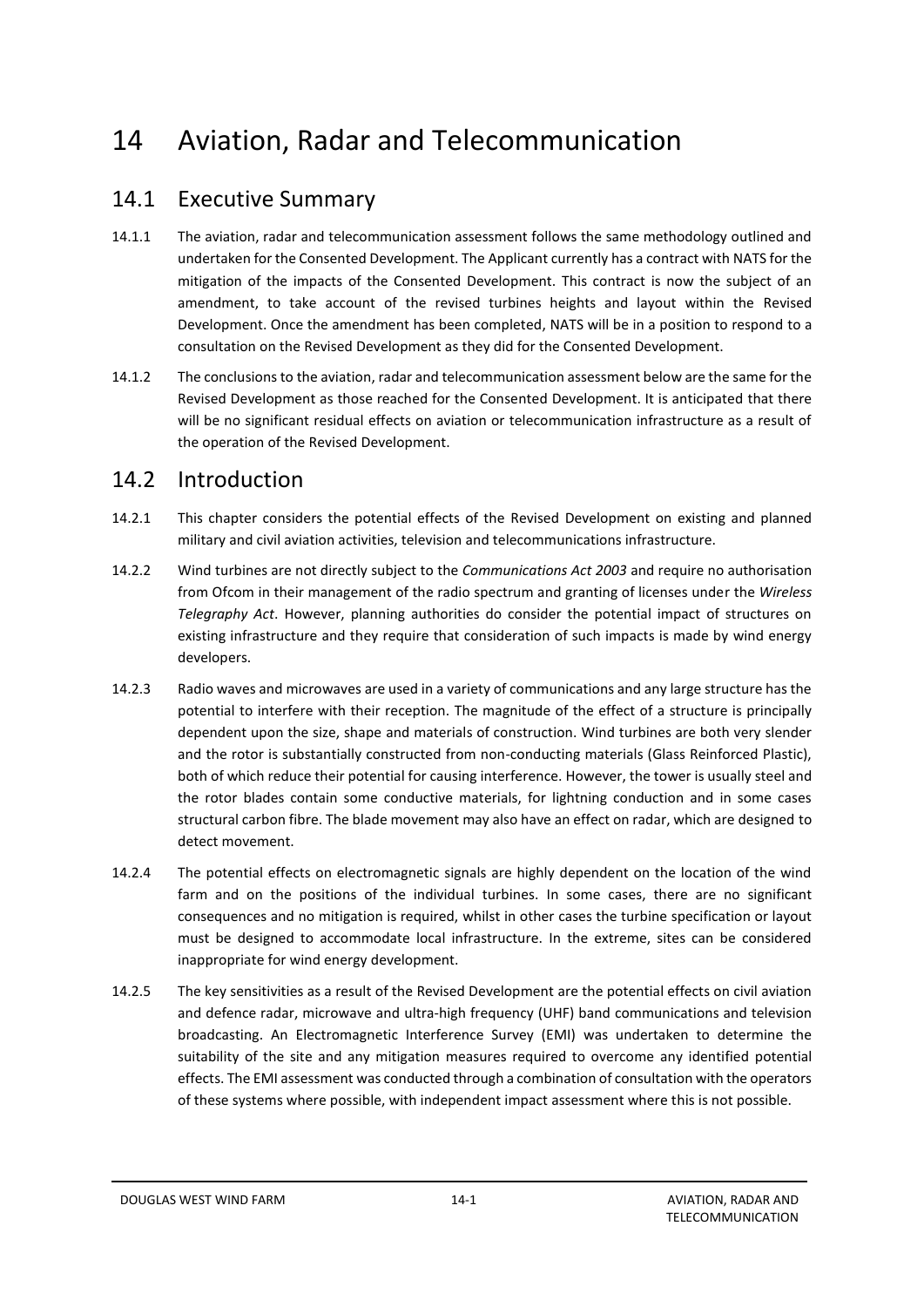# <span id="page-3-0"></span>14.3 Legislation, Policy and Guidelines

### *Legislation*

- 14.3.1 The primary planning policy document is the Scottish Planning Policy document (the SPP), published by the Scottish Government in June 2014. Criteria identified in the policy to be assessed in the determination of wind farm proposals include impacts on electromagnetic interference, aviation, other defence matters and seismological recording.
- 14.3.2 In addition to this some mention is made of wind farm EMI planning considerations in Planning Advice Note 62 (PAN 62) on Radio Telecommunications.
- 14.3.3 Civil Aviation Authority (CAA) guidance, within CAP 764 (CAA Policy and Guidance on Wind Turbines), sets out recommended consultation and assessment criteria for the impacts of wind turbines on all aspects of civil aviation.
- 14.3.4 The relevant sections of these documents are described below, which together place a responsibility on the planning authorities and the developer to assess potential impacts on aviation and telecommunications links in particular.

### *Policy*

14.3.5 Chapter 5 of the ES sets out the planning policy framework that is relevant to the EIA. The policies set out include those from the adopted Strategic Development Plan and Local Development Plan (LDP) that cover South Lanarkshire (2015), those relevant aspects of Scottish Planning Policy (SPP), National Planning Framework 3 (NPF3), Planning Advice Notes and other relevant guidance. Of relevance to the aviation, radar and telecommunications assessment presented within this chapter, regard has been had to the following policies.

### **Scottish Planning Policy (SPP), 2014**

- 14.3.6 The SPP states under paragraph 169 on Development Management, that consideration should be given to the, "*impacts on aviation and defence interests and seismological recording;* [and] *impacts on telecommunications and broadcasting installations, particularly ensuring that transmission links are not compromised*".
- 14.3.7 It also highlights that *Planning Advice Note 62, Radio Telecommunications* provides advice on siting and design, as does the *Planning Circular 2/2003: Safeguarding of Aerodromes, Technical Sites and Military Explosives*.

### **Planning Circular 2/03: Safeguarding of Aerodromes, Technical Sites and Military Explosives Storage Areas**

- 14.3.8 This Circular summarises the Scottish Ministers' understanding of the general effect of the relevant primary or secondary legislation.
- 14.3.9 It contains 4 Annexes. Annexes 1 and 2 describe the formal process by which planning authorities should take into account safeguarding, including in relation to wind energy developments. Annex 3 lists officially safeguarded civil aerodromes and Annex 4 lists planning authority areas containing civil en-route technical sites for which separate official safeguarding maps have been issued (as at 27 January 2003).
- 14.3.10 The circular also refers planning authorities, statutory consultees, developers and others to the interim guidelines, *Wind Energy and Aviation Interests – Interim Guidelines, published by the Department of Trade and Industry* in 2002.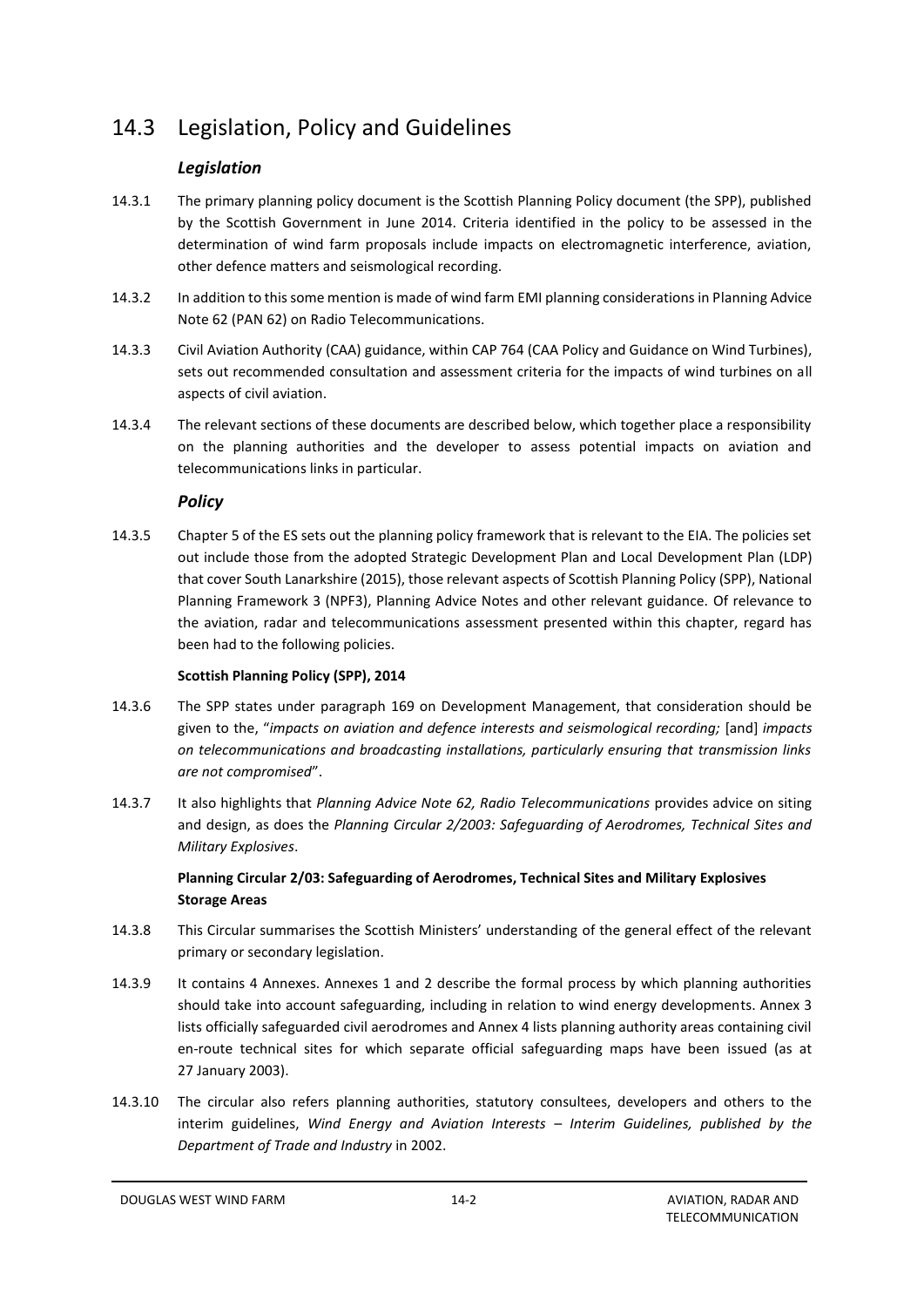#### **Planning Advice Note (PAN) 62: Radio Telecommunications**

14.3.11 PAN 62 states that, "*Large and prominent structures such as tall buildings and wind farms can cause disruption to radio telecommunications services by obstructing or reflecting the signals. The Radiocommunications Agency (Now Ofcom) may be able to suggest engineering solutions to overcome the problem, such as installing repeaters. Planning authorities can grant planning permission for such prominent structures subject to a condition that before development commences the developer will propose measures by which the quality of reception affected by the proposal will be maintained*."

### **South Lanarkshire Local Development Plan (2015)**

14.3.12 Policy 19 (Renewable Energy) of the LDP is relevant to the aviation, radar and telecommunication assessment.

### **SLC Supplementary Guidance 10 on Renewable Energy (2015)**

- 14.3.13 SLC Supplementary Guidance 10 on Renewable Energy (2015) sets out policies and other advice in support of wind developments in South Lanarkshire. Paragraph 6.95 to 6.102 (Development Management Considerations) deals with aviation matters and states that "*the impacts of the proposal on radar performance, defence interests and other air safety and seismological recording considerations must be satisfactorily addressed and demonstrated to the satisfaction of the relevant technical authorities*" (paragraph 6.101).
- 14.3.14 Paragraphs 6.105 to 6.108 deal with matters relating to telecommunication and broadcasting installations and states, "*the siting of wind turbines must have regard to radio, television, telecoms and other communication systems particularly ensuring that transmission links are not compromised*" (paragraph 6.105).
- 14.3.15 Parts 15 and 16 of the assessment checklist (Table7.1) address aviation and telecommunication impacts and the requirement for them to be assessed within the Environmental Statement.

### *Guidance*

- 14.3.16 The CAA involvement in the Wind Farm Pre-Planning Consultation Process ceased on 25 December 2010. CAP 764 now states that "*developers are required to undertake their own pre- planning assessment of potential civil aviation related issues*."
- 14.3.17 They provide a chapter describing the "*wind turbine development planning process*", within which the main civil aviation stakeholders and their interests are listed and described in brief. Table 1 within the guidance document provides an overview of considerations and the following paragraphs detail what developers will need to consider, conducting associated consultations as appropriate.
- 14.3.18 The CAA note in section 5.25 that "*it is incumbent upon the developer to liaise with the appropriate aviation stakeholder to discuss – and hopefully resolve or mitigate – aviation related concerns without requiring further CAA input. However, if these discussions break down or an impasse is reached, the CAA can be asked to provide objective comment*".
- 14.3.19 Section 5.26 states that "*the CAA will not provide comment on MoD objections or arguments unless such comments have been requested by the MoD*."

### <span id="page-4-0"></span>14.4 Consultation

14.4.1 Consultations have been conducted with Ofcom, the licensee of the mobile phone and emergency services networks, the utilities who operate wireless data networks at microwave and UHF frequencies, Arqiva who operate microwave fixed links and off-air rebroadcast links and the National Air Traffic Service (NATS).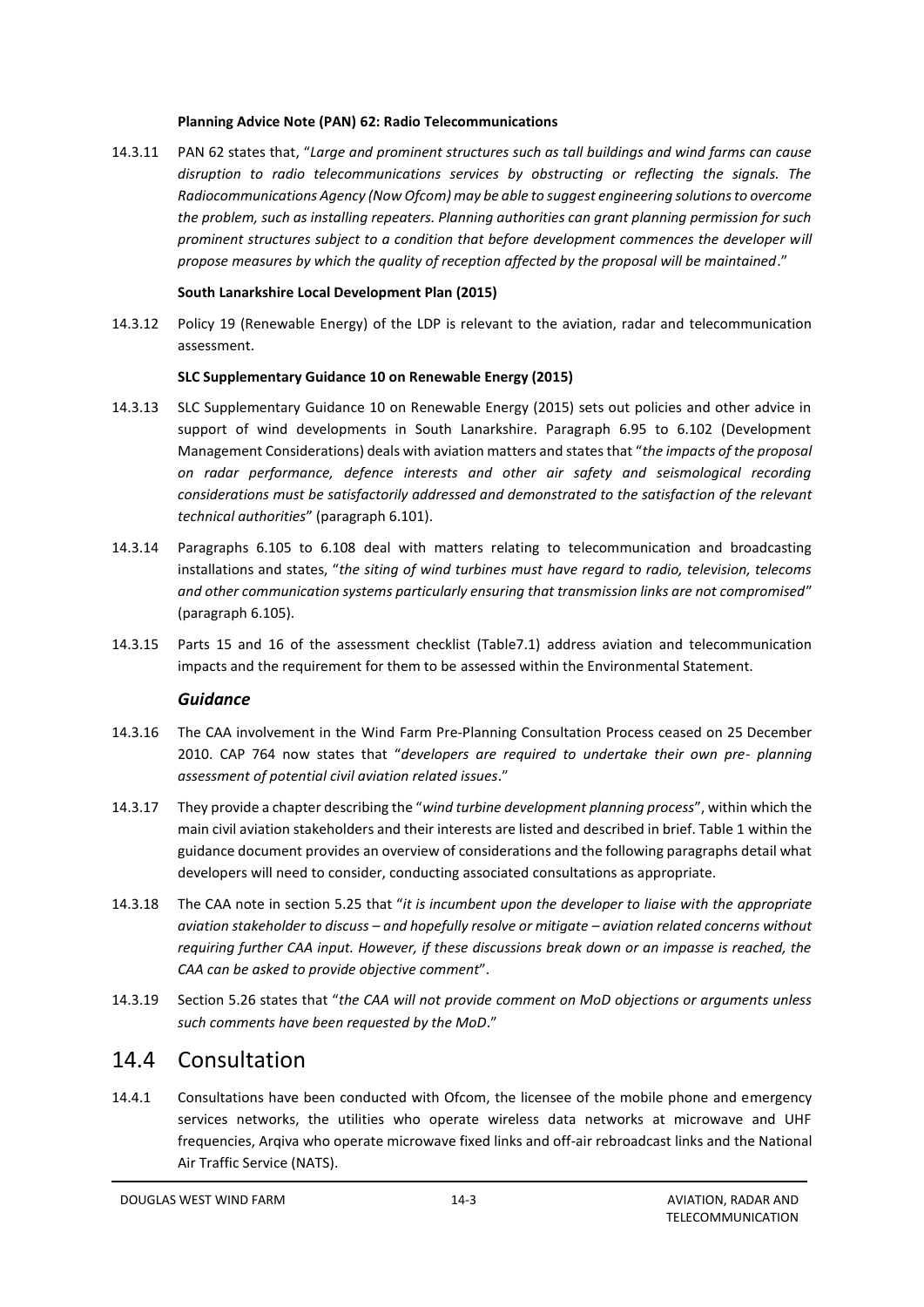- 14.4.2 NATS, Glasgow Airport and the Ministry of Defence (MoD) were the only aviation stakeholders consulted. Initial screening determined that no aerodrome operators could be affected.
- <span id="page-5-0"></span>14.4.3 Table 14.1 provides a summary of the consultation responses received.

**Table 14.1 – Summary of Consultee Responses**

| <b>Consultee</b>                                                                                             | <b>Response</b>                                                                                                                                                                                                                                                                                                                                                                                                                           | <b>Actions</b>                                                                                                                                                                                                                                                                                                                                                                                                                                                                                            |  |  |
|--------------------------------------------------------------------------------------------------------------|-------------------------------------------------------------------------------------------------------------------------------------------------------------------------------------------------------------------------------------------------------------------------------------------------------------------------------------------------------------------------------------------------------------------------------------------|-----------------------------------------------------------------------------------------------------------------------------------------------------------------------------------------------------------------------------------------------------------------------------------------------------------------------------------------------------------------------------------------------------------------------------------------------------------------------------------------------------------|--|--|
| <b>NATS</b>                                                                                                  | A no objection position was arrived at<br>for the Consented Development at the<br>site, described in NATS letter dated 22<br>October 2015, reference W(F)20867.<br>This states,<br>"An agreement has been entered into<br>between NERL and 3R Energy Solutions<br>Limited dated 21st October 2015 for<br>the agreement of suitable planning<br>conditions and the implementation of<br>an identified and defined mitigation<br>solution". | The mitigation solution has been<br>contracted. This solution remains valid<br>for the Revised Development, with the<br>contract in the process of being<br>amended to reflect the revised layout.<br>The conditions applied to the<br>Consented Development are<br>considered as suitable for application<br>to the Revised Development and a<br>response from NATS along these lines<br>is anticipated.<br>Subject to completing the contract<br>amendment with NATS, no further<br>action is required. |  |  |
| Ministry of Defence<br>(MoD)                                                                                 | The MOD did not object to the<br>Consented Development. This was<br>detailed in their response dated 13<br>August 2015, MoD reference<br>DIO22855.                                                                                                                                                                                                                                                                                        | The Revised Development is not<br>materially different with respect to the<br>potential impacts on MoD<br>infrastructure and operations, hence<br>no objection is anticipated and no<br>further action is required.                                                                                                                                                                                                                                                                                       |  |  |
| <b>Glasgow Airport</b>                                                                                       | No objection response received for the<br>Consented Development in their letter<br>dated 23 September 2015, reference<br>GLA3174                                                                                                                                                                                                                                                                                                          | The revised layout should not have any<br>effect on the impacts to Glasgow<br>Airport.<br>No further action required.                                                                                                                                                                                                                                                                                                                                                                                     |  |  |
| Ofcom<br>(Licensee for all fixed<br>links)                                                                   | Ofcom were consulted and conducted<br>a survey of fixed links across the area<br>of the site. They responded by email on<br>06 March 2015 identifying no links.                                                                                                                                                                                                                                                                           | No further action required.                                                                                                                                                                                                                                                                                                                                                                                                                                                                               |  |  |
| Joint Radio Company<br>(JRC)<br>(safeguarding<br>communications for the<br>electricity and gas<br>utilities) | JRC were consulted and responded by<br>email on 18 March 2015 with no<br>objections.                                                                                                                                                                                                                                                                                                                                                      | No further action required.                                                                                                                                                                                                                                                                                                                                                                                                                                                                               |  |  |
| Atkins<br>(safeguarding<br>communications for the<br>water utilities)                                        | Atkins were consulted and responded<br>by email on 05 March 2015 with no<br>objections                                                                                                                                                                                                                                                                                                                                                    | No further action required                                                                                                                                                                                                                                                                                                                                                                                                                                                                                |  |  |
| Arqiva<br>(Operator of the<br>television broadcasting<br>infrastructure)                                     | Arqiva were consulted and responded<br>by email on 16 April 2015 with no<br>objections                                                                                                                                                                                                                                                                                                                                                    | No further action required                                                                                                                                                                                                                                                                                                                                                                                                                                                                                |  |  |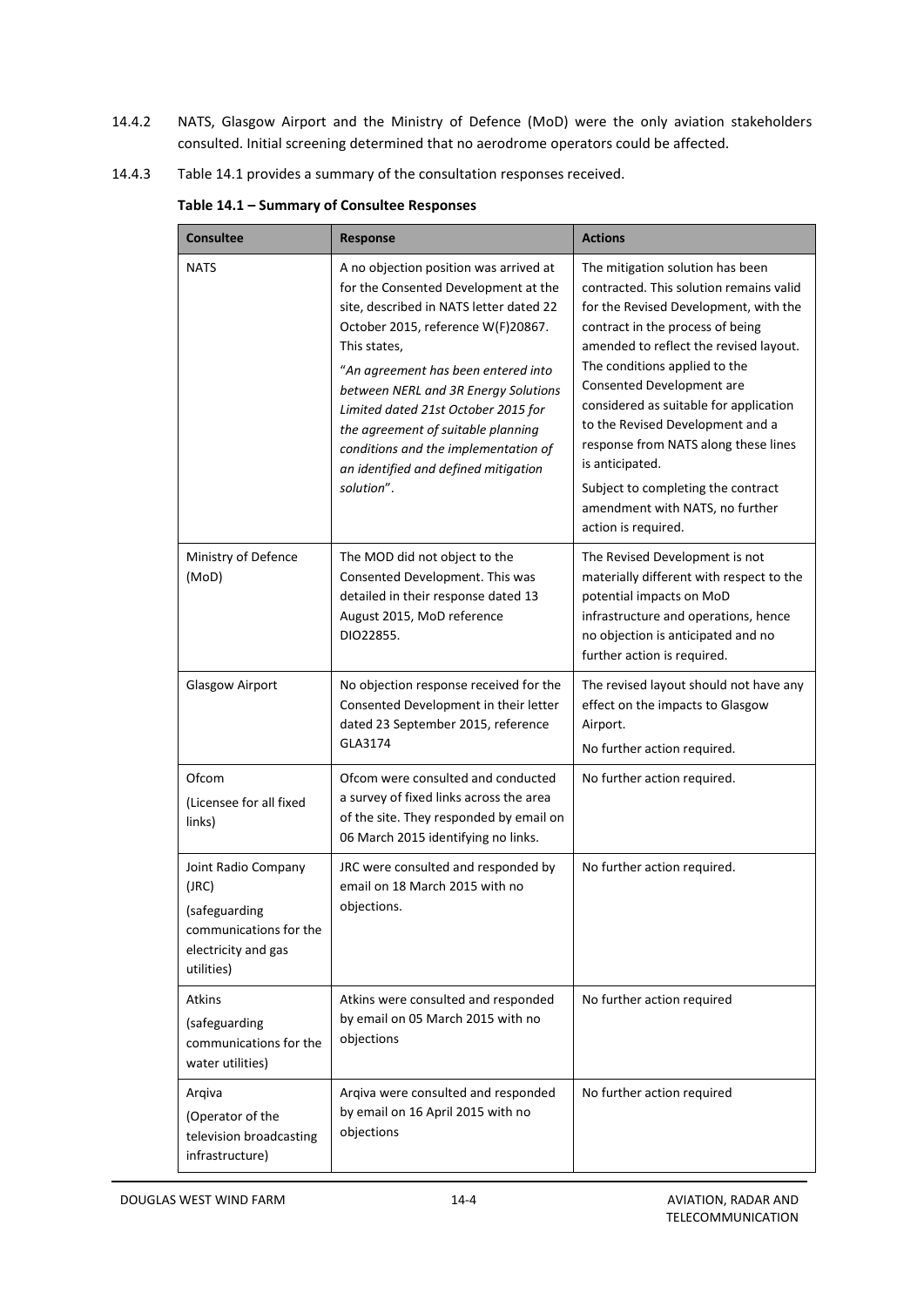# <span id="page-6-0"></span>14.5 Assessment Methodology

### *Aviation and radar*

- 14.5.1 This area was substantially assessed against the consented application on the site in 2015, which was for 15 turbines up to 126.5 m in height (Planning Ref: CL/15/0273). A position was established with all the relevant stakeholders which managed all identified impacts. In May 2016, South Lanarkshire Council (SLC), following consultation with key stakeholders such as NATS, granted a non-material variation to planning permission ref. CL/15/0273 which increased the height of the 15 consented turbines to 131m, and increased the rotor size to 113m.
- 14.5.2 The initial scoping study conducted for the Consented Development, identified those stakeholders potentially affected by the Revised Development. The scoping process involves considering all military and civil aerodromes in the wider area out to circa 60 km, all radar installations out to the limit of their range, all navigational aids and low flying activities. The scoping process identified NATS, the MoD and Glasgow Airport as relevant stakeholders.
- 14.5.3 The requirement for the assessment of the potential impacts of the current application, is to consider any changes in impacts that might arise as a result of the revised layout. The changes are to the turbine tip heights, up to 149.9m from 131m and to their locations.
- 14.5.4 The principle sensitivity is the visibility of the turbines to those radar potentially affected. Because of this, studies have been conducted prior to submission to assess the change in visibility between the Consented Development and the Revised Development to the radar at Glasgow Airport and to the NATS radars at Lowther Hill and Cumbernauld. These studies determined that there was no change; that the Revised Development remains undetectable by the Glasgow Airport radar and that it remains detectable by the NATS radars at Lowther Hill and Cumbernauld.
- 14.5.5 It has been determined that there is no potential for impacts to Glasgow Airport. With no change to the impacts in moving from the consented layout to the proposed layout, there remain no potential effects on Glasgow Airport, hence this is not considered further. It is anticipated that Glasgow Airport will not object to the Revised Development.
- 14.5.6 There is a contract with NATS for the mitigation of the impacts of the Consented Development. This contract is now the subject of an amendment, to take account of the revised turbines and layout within the Revised Development. At the time of writing NATS are in the process of reviewing the application to amend the contract. Once the amendment has been completed NATS will be in a position to respond to a consultation on the Revised Development as they did for the Consented Development. This response confirmed that NATS had no objection to the application, subject to the imposition of a planning condition to ensure that the mitigation scheme was implemented prior to the erection of the turbines.
- 14.5.7 The applicant accepts the need to mitigate the impacts to the NATS radars at Lowther Hill and Cumbernauld and any associated planning conditions.
- 14.5.8 The MoD had no objection to the Consented Development. The Revised Development has been assessed to determine if the potential impacts differ from those of the Consented Development; that assessment considering impacts to infrastructure, including radar and operations in terms of physical obstruction. There are no apparent differences in impacts and it is anticipated that the MoD will adopt the same position with no objection to the Revised Development.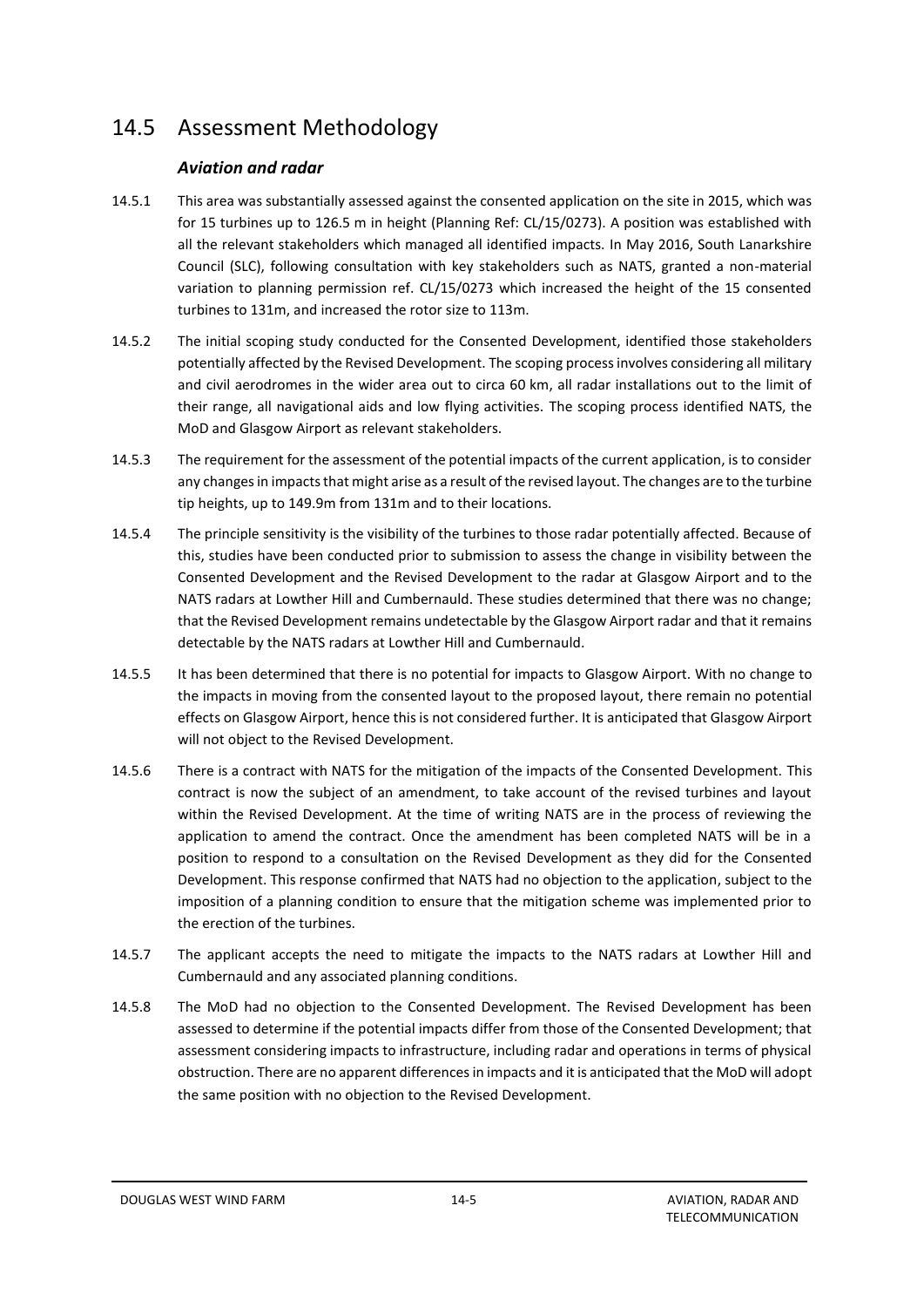### *Telecommunications*

- 14.5.9 Interference with mobile phone networks and other wireless data networks can occur through the interference of microwave and UHF band fixed links. These are operated by or on the behalf of the mobile service providers, the utility companies, the emergency services and occasionally by small private networks.
- 14.5.10 The impact assessment has been conducted through consultation with the operators of these systems. Ofcom manages the allocation of frequencies and holds a database of licensed links. Upon consultation, Ofcom interrogate their database to determine the presence of any fixed links in the Revised Development area; in this case a radius of 1.5 km centred on national grid coordinates 281600 632600. Ofcom do not comment on impacts or consider mitigation, which must be conducted in direct discussions with the system operators.

### **Television**

- 14.5.11 Terrestrial television services within the United Kingdom are the joint responsibility of the BBC and Ofcom. The transmission network is provided and operated on behalf of the broadcasters' Arqiva. With television broadcasting now having completed the conversion to a digital only service, only potential effects on the digital system need be considered.
- 14.5.12 Written consultation is required with the network operator Arqiva to address potential impacts on the television infrastructure. Consultation with Arqiva covers all the elements of the television broadcast infrastructure, with the exception of domestic television reception. Arqiva has confirmed that the development will not affect any of their re-broadcast links or microwave links (refer to Table 14.1 above).
- 14.5.13 Potential effects on domestic television reception are assessed by consideration of the geography and topology of the local conurbations, the transmitter network, the off-air signal strength and the terrain.
- 14.5.14 The potential for negative effects on domestic television reception are greatly diminished post digital switchover. Currently there is no widely accepted method of determining the potential effects of wind turbines on digital reception. However, it is documented that digital television signals are much better at coping with signal reflections and digital television pictures do not suffer from ghosting. Digital transmitter powers increased to around ten times previous levels at digital switchover. At the same time, digital signals were added to the relay transmitter network. These improvements greatly increased the availability and robustness of digital terrestrial reception. Since digital switch over, there are no known cases of wind turbine interference with domestic television reception.

# <span id="page-7-0"></span>14.6 Baseline Conditions

### *Aviation*

- 14.6.1 There were no objections from the MoD or Glasgow Airport to the Consented Development at the site. There has been no substantive change to the impacts in relation to these stakeholders.
- 14.6.2 Impacts to the NATS Cumbernauld and Lowther Hill radars are anticipated, which if unmitigated are unacceptable to NATS. A contract exists for the mitigation of these impacts arising from the Consented Development, which fully satisfies NATS. This contract will be amended to reflect the Revised Development.
- 14.6.3 No aerodromes have the potential to be affected by the Revised Development. No military radars have the potential to be affected by the Revised Development. No weather radars, Navigational Aids or Air-Ground-Air communication stations have the potential to be affected by the Revised Development.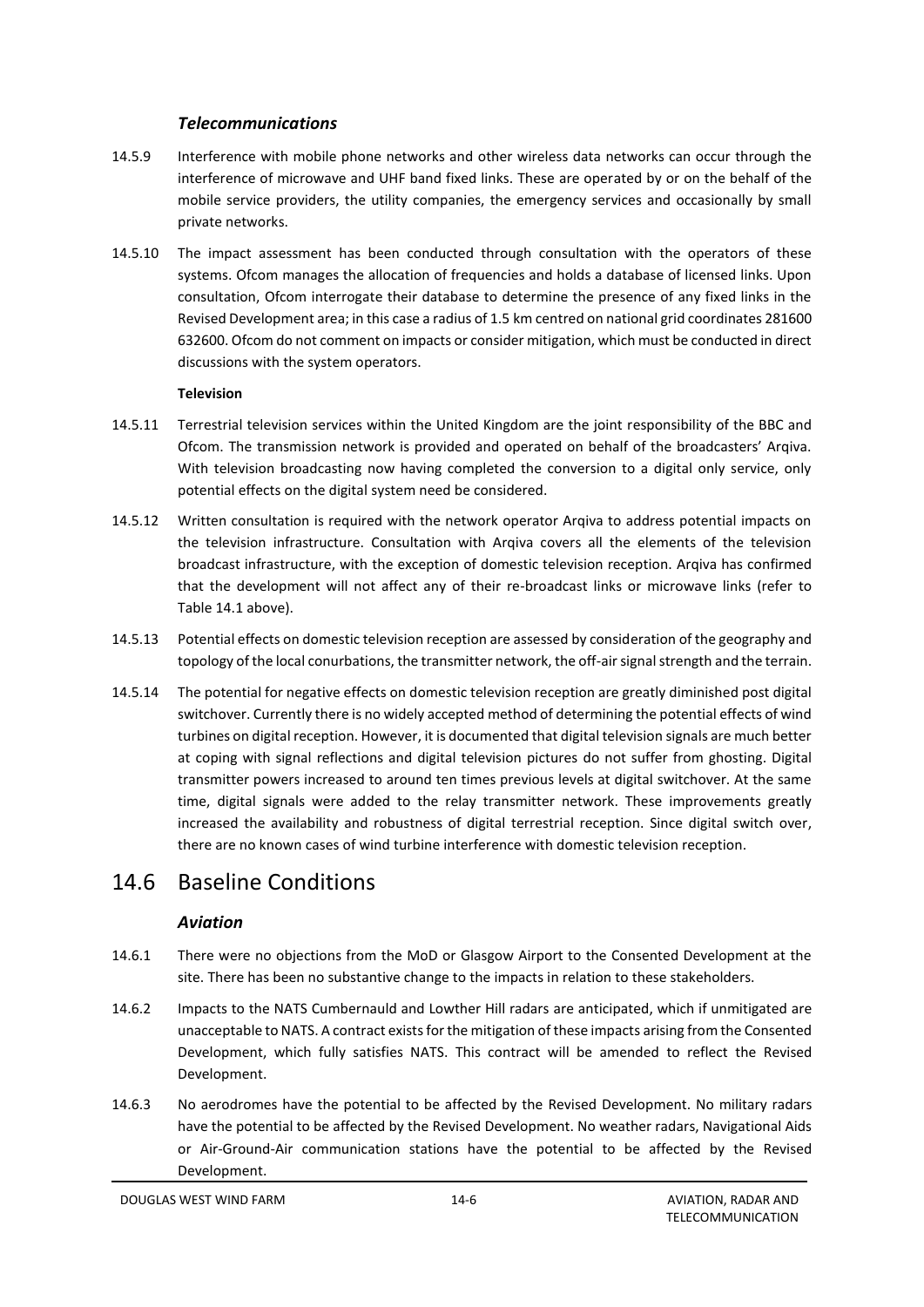### *Telecommunications*

14.6.4 The baseline was established by consultation with the regulator Ofcom, on behalf of the telecommunications operators, JRC on behalf of the electricity and gas utilities and Atkins on behalf of the water utilities. The consultation responses are detailed in section [14.4.3](#page-5-0) above. The consultation process determined that the no infrastructure was sufficiently close to the Revised Development to be affected.

### *Television*

- 14.6.5 The baseline for potential Impacts to television comprisestwo elements, broadcast infrastructure and domestic reception.
- 14.6.6 As for communications links the baseline for impacts to the broadcast infrastructure was established by consultation with the system operator, Arqiva. They responded with no concerns detailed in section 14.4 above.
- 14.6.7 Post digital switch-over impacts to domestic television reception are rare. Arqiva do not assess these impacts and the BBC does not provide a tool for the assessment of impacts to digital television reception. The impacts were therefore considered independently.
- 14.6.8 There are few properties in the immediate area of the Revised Development. The nearest settlements of Coalburn and Douglas are primarily serviced from the main transmitter at Black Hill to the north. The coverage from the Black Hill transmitter to these areas is strong indicating a high resilience to interference. Other areas to the south and south west are remote from the Revised Development. These areas are serviced by local transmitters at Glespin and Muirkirk.
- 14.6.9 Overall it was determined that the baseline conditions were of few receptors (properties) with the potential to be affected, mitigated by a high digital signal strength and the inherently resilient nature of digital television reception.

## <span id="page-8-0"></span>14.7 Assessment of Potential Effects

### *Construction*

14.7.1 No EMI effects are anticipated to occur during construction of the Revised Development. Given that any occurrence of EMI effect during the short commissioning period would replicate itself during operation of the Revised Development, it is considered appropriate to consider the commissioning activities as part of the operational stage of the development.

#### *Operation*

#### **Aviation**

14.7.2 There will be no unmitigated impacts to aviation during the operational phase of the Revised Development. The anticipated impacts to the NATS radars will be mitigated through the implementation of the agreed mitigation scheme.

#### **Telecommunications**

- 14.7.3 Ofcom identified no links in the area and no objection responses were received from the other operators: JRC and Atkins.
- 14.7.4 It is therefore considered that the Revised Development will have **no impact** on local telecommunication infrastructure.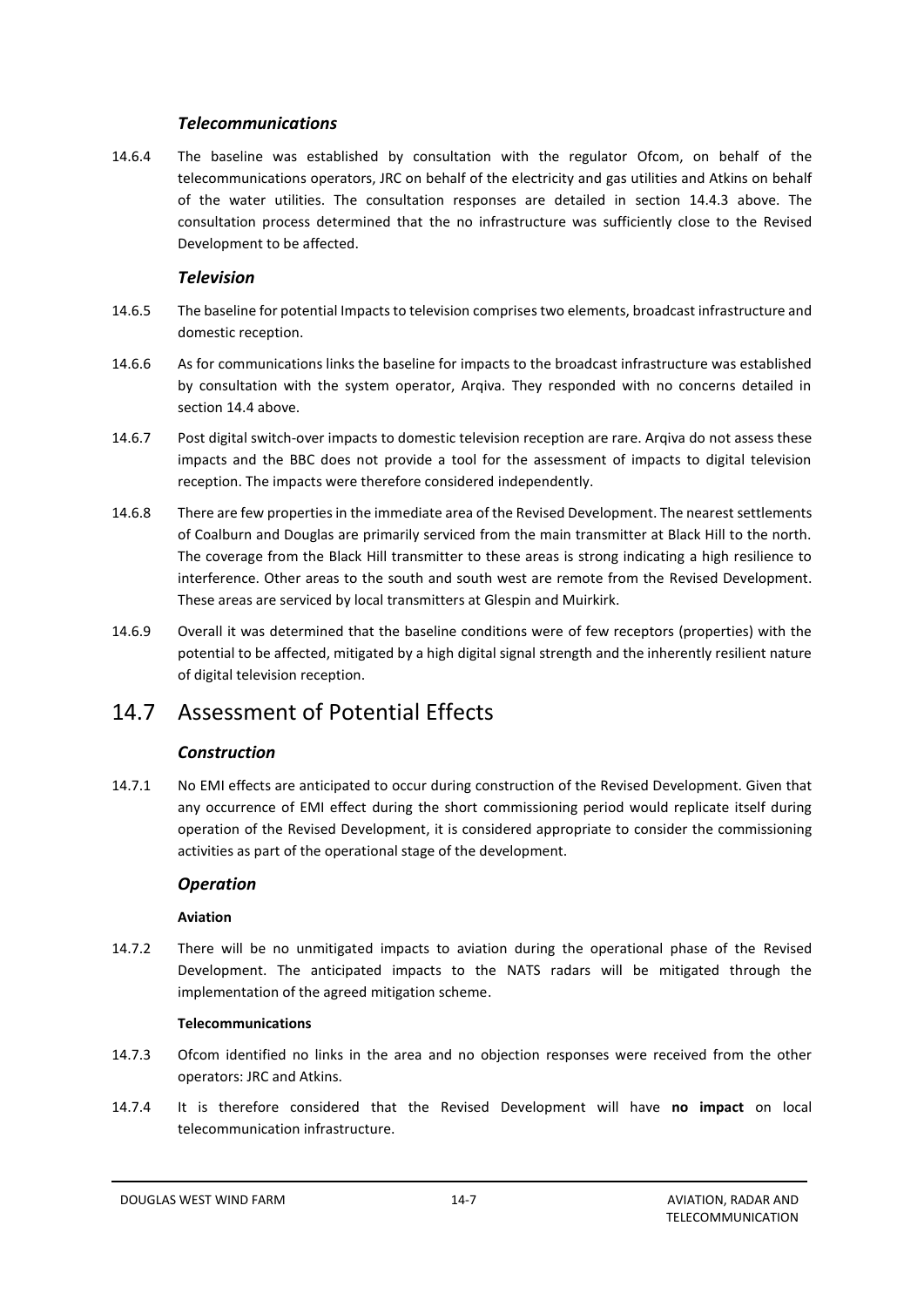### **Television**

- 14.7.5 The nearest settlements of Coalburn and Douglas are primarily serviced from the main transmitter at Black Hill to the north. The location of the turbines is such that the strength of reflected signals can be expected to be weak. The coverage from the Black Hill transmitter to these areas is strong indicating a high resilience to interference. The turbines are therefore highly unlikely to have any impacts on domestic television reception.
- 14.7.6 Other areas to the south and south west are remote from the Revised Development. These areas are serviced by local transmitters at Glespin and Muirkirk. The development will have **no impact** on these areas.
- 14.7.7 Given the strength of the digital signal in the key settlements and the inherently resilient nature of digital television reception, there is a **very low risk** of any interference from the Revised Development to domestic television reception.

### *Decommissioning*

14.7.8 No effects are anticipated to occur during the decommissioning and restoration phase of the Revised Development.

# <span id="page-9-0"></span>14.8 Mitigation

- 14.8.1 There exists an agreed and contracted radar mitigation scheme to remove the identified impacts on the Lowther Hill and Cumbernauld radars and maintain a full air picture to enable NATS to continue to provide its service effectively and safely. This contract will be amended to reflect the change to the Revised Development from the Consented Development at the site.
- 14.8.2 The MoD has requested that aviation lighting be fitted to some wind farms in this area because of their location within the Tactical Training Area, including the Consented Development at the site. In the expectation that the MoD will make the same request for aviation lighting, this will be provided in accordance with their specified requirements.

## <span id="page-9-1"></span>14.9 Cumulative Assessment

- 14.9.1 It is considered that as none of the consented wind farm developments have significant residual effects on aviation, radar or telecommunication interests, the potential for cumulative effects is **negligible**.
- 14.9.2 Therefore, it is considered that there will be **no significant cumulative effects** on aviation, radar or telecommunication interests.

# <span id="page-9-2"></span>14.10 Residual Effects

- 14.10.1 There will be no residual effects during the construction or decommissioning phases of the Revised Development with respect to aviation, radar and telecommunications.
- 14.10.2 Following implementation of appropriate mitigation with respect to NATS radar concerns, in line with the amended mitigation contract, there will be no residual effects on aviation infrastructure during the operation of the Revised Development.

### <span id="page-9-3"></span>14.11 Summary

14.11.1 This chapter has considered the potential effects of the Revised Development on existing and planned military and civil aviation activities, television and telecommunications infrastructure.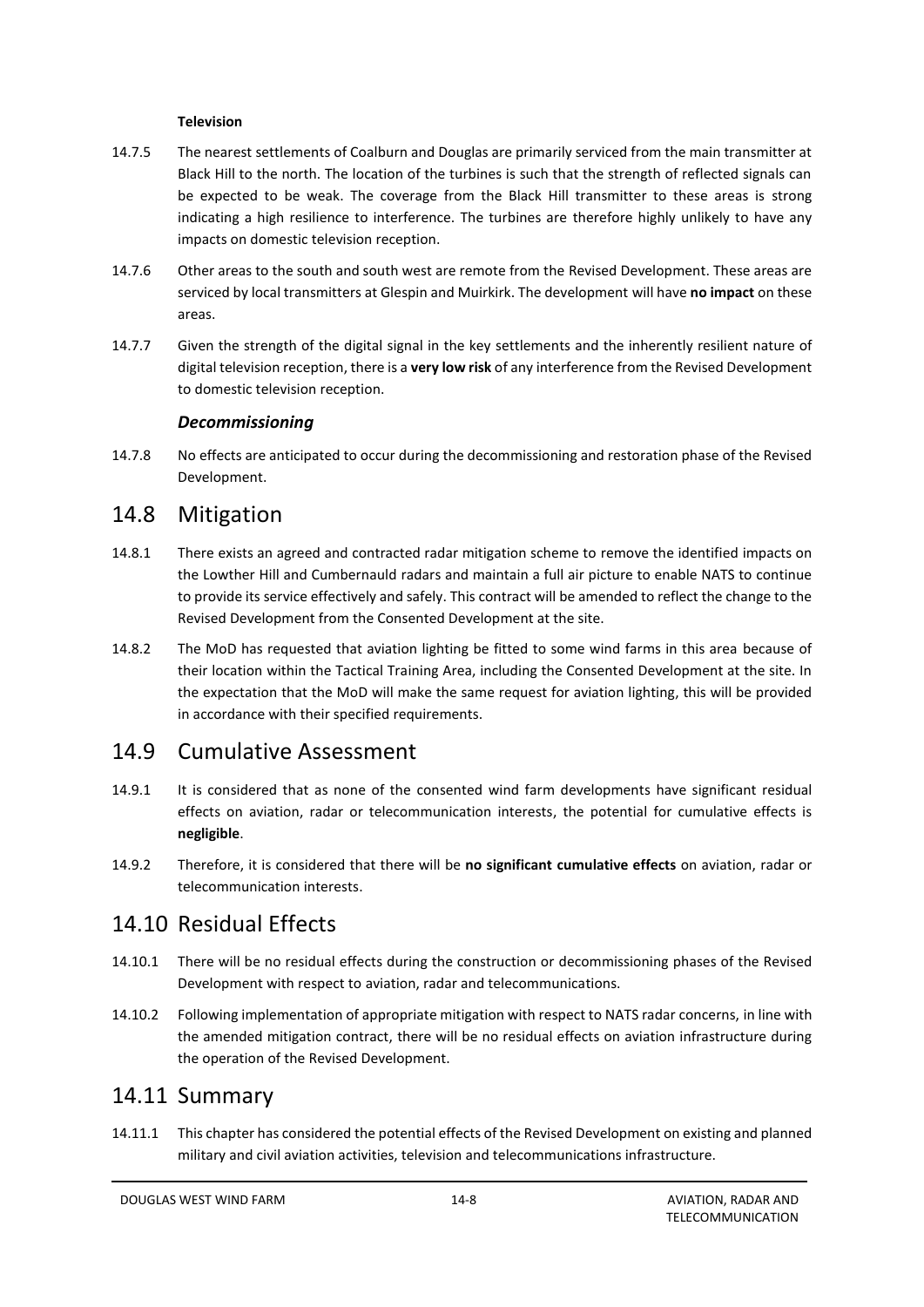- 14.11.2 Consultations have been conducted with Ofcom, the licensee of the mobile phone and emergency services networks, the utilities who operate wireless data networks at microwave and UHF frequencies, Arqiva who operate microwave fixed links and off-air rebroadcast links and NATS.
- 14.11.3 Ofcom identified no links in the area. In addition, no objection responses were received from JRC and Atkins, representing the utilities and from the operators of the television broadcast infrastructure Arqiva. There is a very low risk of any interference from the Revised Development to domestic television reception.
- 14.11.4 The only impact identified was to NATS En-route radar at Lowther Hill and Cumbernauld. Dialogue with NATS in relation to the Consented Development at the site resulted in a contracted mitigation scheme. The contract will be amended to reflect the change to the Revised Development from the Consented Development such that NATS can again provide their approval, conditional upon the implementation of the mitigation scheme prior to turbine erection. The Revised Development will then generate no residual impacts.

| <b>Description of Effect</b>                                                                                      | <b>Significance of Potential</b><br><b>Effect</b> |                                | <b>Mitigation Measure</b>                                             | <b>Significance of Residual</b><br><b>Effect</b> |                                | Comparison<br>with the<br><b>Consented</b> |
|-------------------------------------------------------------------------------------------------------------------|---------------------------------------------------|--------------------------------|-----------------------------------------------------------------------|--------------------------------------------------|--------------------------------|--------------------------------------------|
|                                                                                                                   | <b>Significance</b>                               | <b>Beneficial</b><br>/ Adverse |                                                                       | Significance                                     | <b>Beneficial</b><br>/ Adverse | <b>Development</b>                         |
| Effects on aviation,<br>radar and<br>telecommunication<br>interests during<br>construction and<br>decommissioning | Negligible                                        | Neutral                        | Aviation lighting will<br>be installed if<br>requested by the<br>MoD. | Negligible                                       | Neutral                        | No Change                                  |
| Effects on<br>telecommunications<br>and TV reception<br>during the<br>operational period                          | Negligible                                        | Neutral                        | None required                                                         | Negligible                                       | Neutral                        | No Change                                  |
| Effects on MoD low<br>flying interests during<br>the operational<br>period                                        | Negligible                                        | Neutral                        | Aviation lighting will<br>be installed if<br>requested by the<br>MoD. | Negligible                                       | Neutral                        | No Change                                  |
| <b>Effects on NATS</b><br>infrastructure during<br>the operational<br>period                                      | Major                                             | Adverse                        | Mitigation measure<br>agreed between the<br><b>Applicant and NATS</b> | Negligible                                       | Neutral                        | No Change                                  |

#### **Table 14.2 – Summary Table**